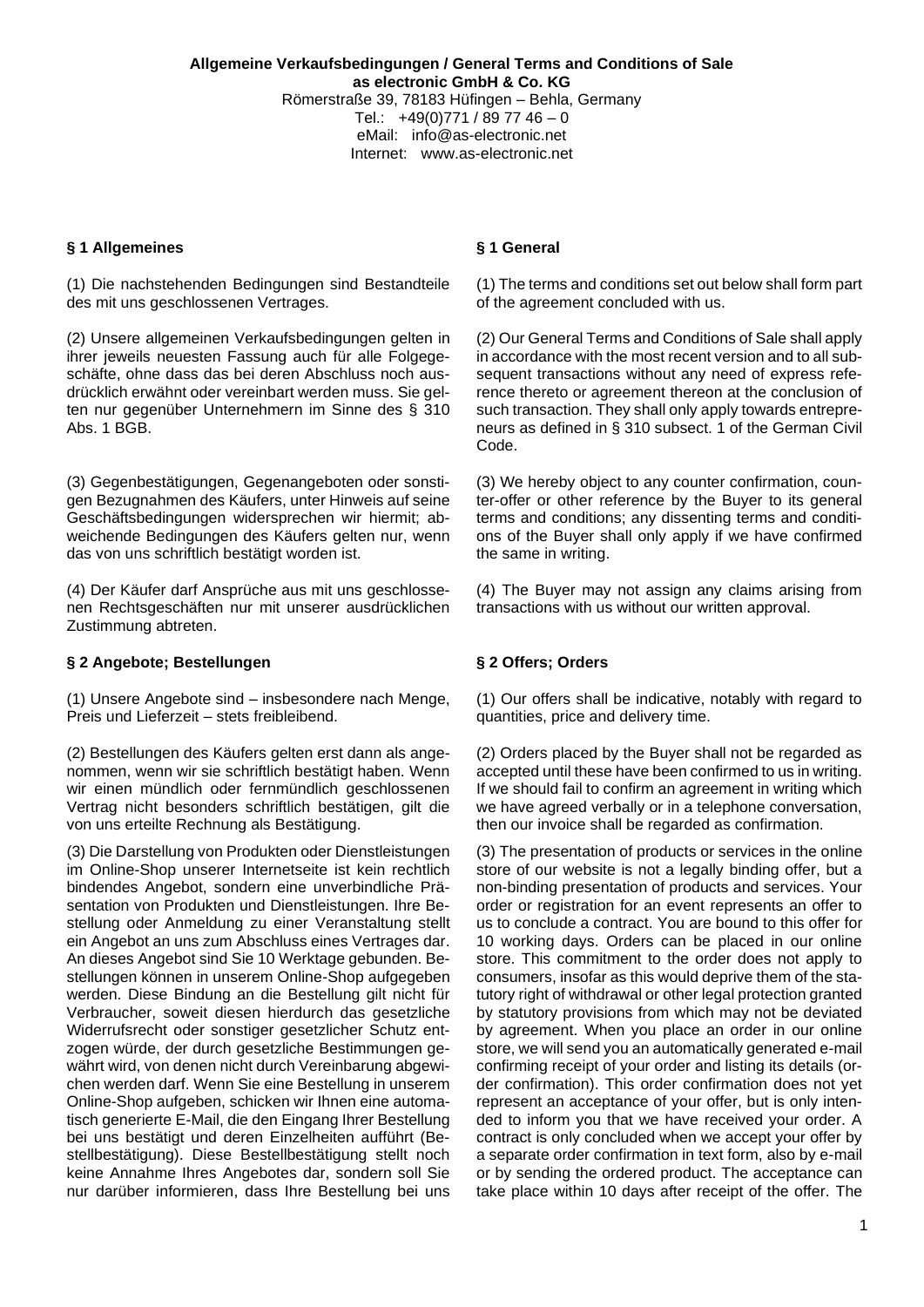eingegangen ist. Ein Vertrag kommt erst zustande, wenn wir Ihr Angebot durch eine separate Auftragsbestätigung in Textform, auch per E-Mail oder durch Zusendung des bestellten Produkts annehmen. Die Annahme kann innerhalb von 10 Tagen nach Zugang des Angebots erfolgen. Die Bestellung kann nur abgegeben werden, wenn Sie durch Klicken auf den Button "AGB akzeptieren" diese Vertragsbedingungen akzeptiert haben.

# **§ 3 Preise § 3 Prices**

(1) Unsere Preise verstehen sich zuzüglich der zum Zeitpunkt der Lieferung geltenden Mehrwertsteuer und "ab Werk" sofern nichts anderes vereinbart ist.

(2) Wenn zwischen Vertragsabschluss und Lieferung auf Grund veränderter Rechtsnormen zusätzliche oder erhöhte Abgaben – insbesondere Zölle, Abschöpfung, Währungsausgleich – anfallen, sind wir berechtigt, den vereinbarten Kaufpreis entsprechend zu erhöhen. Gleiches gilt für Untersuchungsgebühren.

(3) Wir behalten uns das Recht vor, die von dem Käufer auf der Grundlage eines Vertrages mit uns zu zahlenden Preise darüber hinaus nach billigem Ermessen der Entwicklung der Kosten anzupassen, die für die Preisberechnung maßgeblich sind. Eine Preiserhöhung kommt in Betracht, wenn sich z. B. die Kosten für die Beschaffung von Rohstoffen oder Rohmaterial erhöhen oder sonstige Änderungen der wirtschaftlichen oder rechtlichen Rahmenbedingungen zu einer veränderten Kostensituation führen.

(4) Sofern nichts anderes vereinbart wird, ist die Transportverpackung im Preis nicht eingeschlossen.

(5) Der Abzug von Skonto bedarf gesonderter schriftlicher Vereinbarung.

(1) Wir sind stets berechtigt, bis zu 5 % mehr oder weniger als vereinbart zu liefern.

(2) Die Qualität der Ware richtet sich nach Handelsbrauch, sofern nicht im Einzelfall etwas Abweichendes vereinbart oder von uns bestätigt worden ist.

order can only be placed if you have accepted these contractual conditions by clicking on the button "Accept T&C".

(1) Our prices shall be "ex works" unless otherwise agreed and exclude any statutory VAT which shall be payable at the date of delivery.

(2) If, as a result of a change of law between the agreement date and the delivery date, additional or increased charges – in particular duties, levies, currency compensation payments, shall be payable, then we shall have the right to increase the purchase price accordingly. The same shall apply to any fees for examination.

(3) We reserve the right to adjust the prices to be paid by the purchaser on the basis of a contract with us to the development of the costs which are decisive for the price calculation. A price increase shall be considered if, for example, the costs for the procurement of raw materials or raw materials increase or other changes in the economic or legal framework conditions lead to a changed cost situation.

(4) Unless agreed otherwise, the price shall not include transport packaging.

(5) No cash discount may be deducted unless we have agreed to the contrary.

# **§ 4 Menge; Qualität § 4 Quantity; Quality**

(1) At all times, we shall have the right to supply 5 % more or less than the agreed amount.

(2) Unless otherwise agreed or confirmed by us in writing, the quality of the goods shall be in accordance with customary trade practice.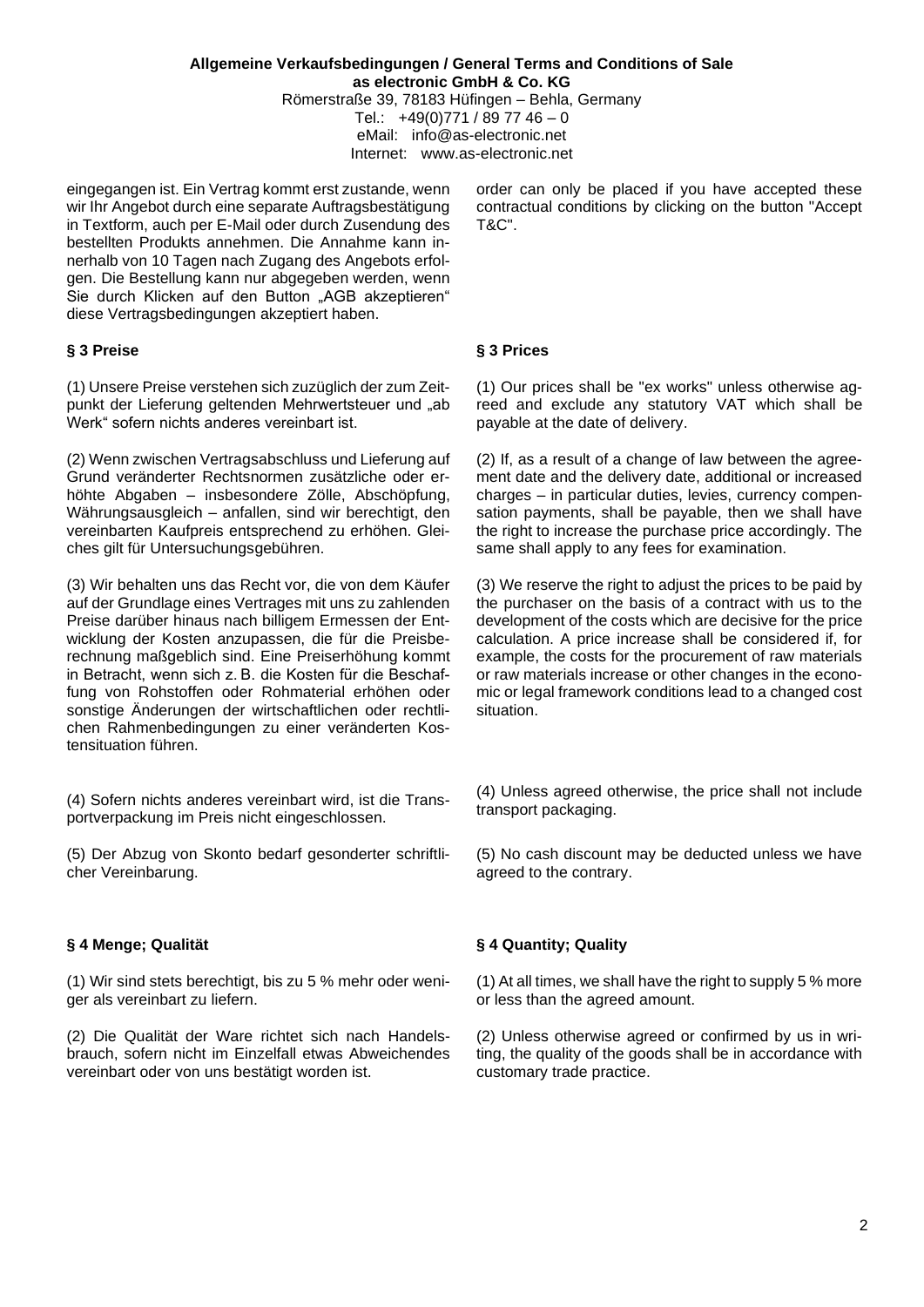# **§ 5 Versand; Lieferung § 5 Shipment; Delivery**

(1) Die Ware reist stets unversichert und in jedem Fall auf Gefahr des Käufers. Dies gilt auch bei frachtfreier Lieferung und unabhängig davon, welches Transportmittel verwendet wird. Eine Transportversicherung wird nur auf ausdrücklichen Wunsch des Käufers abgeschlossen. Hieraus erwachsende Kosten gehen allein zu Lasten des Käufers.

(2) Die Wahl des Versandortes und des Förderungsweges sowie Transportmittels erfolgt mangels abweichender schriftlicher Vereinbarung durch uns nach bestem Ermessen, ohne Übernahme einer Haftung für billigste und schnellste Beförderung.

(3) Stellt der Käufer das Transportmittel, so ist er für die pünktliche Bereitstellung verantwortlich. Etwaige Verspätungen sind uns rechtzeitig mitzuteilen. Daraus entstehende Kosten trägt der Käufer.

(4) Wir sind zu angemessenen Teillieferungen berechtigt.

(5) Unsere Lieferverpflichtung steht stets unter dem Vorbehalt rechtzeitiger und ordnungsgemäßer Eigenbelieferung.

(6) Angegebene Liefer- und Abladezeiten sind stets unverbindlich, wenn nicht ausdrücklich schriftlich etwas anderes vereinbart wird.

(7) Lieferhemmnisse wegen höherer Gewalt oder auf Grund von unvorhergesehenen und nicht von uns zu vertretenden Ereignissen, wie etwa auch Betriebsstörungen, Streik, Aussperrung, Pandemien/Epidemien, behördliche Anordnungen, nachträglicher Wegfall von Ausfuhr- oder Einfuhrmöglichkeiten sowie unser Eigenbelieferungsvorbehalt gem. vorstehendem Abs. (5) entbinden uns für die Dauer und den Umfang ihrer Einwirkungen von der Verpflichtung, etwa vereinbarte Liefer- oder Abladezeiten einzuhalten. Sie berechtigen uns auch zum Rücktritt vom Vertrag, ohne dass dem Käufer deshalb Schadensersatz oder sonstige Ansprüche zustehen. Für die Folgen verspäteter Lieferungen wegen höherer Gewalt oder auf Grund von unvorhergesehenen und nicht von uns zu vertretenden Ereignissen, wie etwa auch Betriebsstörungen, Streik, Aussperrung, Pandemien/Epidemien, behördliche Anordnungen, nachträglicher Wegfall von Ausfuhr- oder Einfuhrmöglichkeiten sowie unser Eigenbelieferungsvorbehalt gem. vorstehendem Abs. (5) haften wir nicht.

(8) Wird eine vereinbarte Liefer- oder Abladezeit überschritten, ohne dass ein Lieferhemmnis gem. vorstehendem Abs. (7) vorliegt, so hat uns der Käufer schriftlich

(1) The goods shall be transported uninsured and in any event at the risk of the Buyer. This shall also apply in cases of any delivery free of charge and regardless of which means of transport shall be used. Any transport insurance shall be provided only upon express demand of the Buyer. Any costs arising therefrom shall be at the expense of the Buyer only.

(2) The selection of the place of dispatch and the transport route and the means of transport shall, in the absence of any written arrangement dictating otherwise, be subject to our reasonable discretion and be without liability for the cheapest and fastest transport.

(3) If the Buyer provides the means of transport, then it shall responsible for its availability on time. We shall immediately be informed of any delays. Any costs arising therefrom shall be at the expense of the Buyer.

(4) We shall have the right to reasonable delivery in instalments.

(5) Our delivery obligation shall always be subject to timely and orderly receipt of the goods from our own suppliers.

(6) Unless otherwise expressly agreed in writing, any indicated time of delivery or unloading shall be non-binding.

(7) Any inability to supply as a result of *force majeure* or other unforeseen incidents outside our responsibility including, without limitation, strike, lock out, pandemics/epidemics, acts of public authorities, subsequent cease of export or import opportunities and our reservation of timely supply from on own supplies in accordance with subsection (5) above shall, for their duration and in accordance with their impact, relieve us from the obligation to comply with any agreed time for delivery and unloading. They shall entitle us to also withdraw from the Agreement which shall not result in any compensation claims of the Buyer. We shall not be liable for the consequences of delayed deliveries due to force majeure or due to unforeseen events for which we are not responsible, such as operational disruptions, strikes, lockouts, pandemics/epidemics, official directives, subsequent discontinuation of export or import possibilities as well as our own delivery reservation pursuant to the above paragraph (5).

(8) If any agreed time of delivery or unloading shall be exceeded and there shall be no incident referred to in subsection (7) above, then the Buyer must specify to us a reasonable cure period of minimum two weeks. If we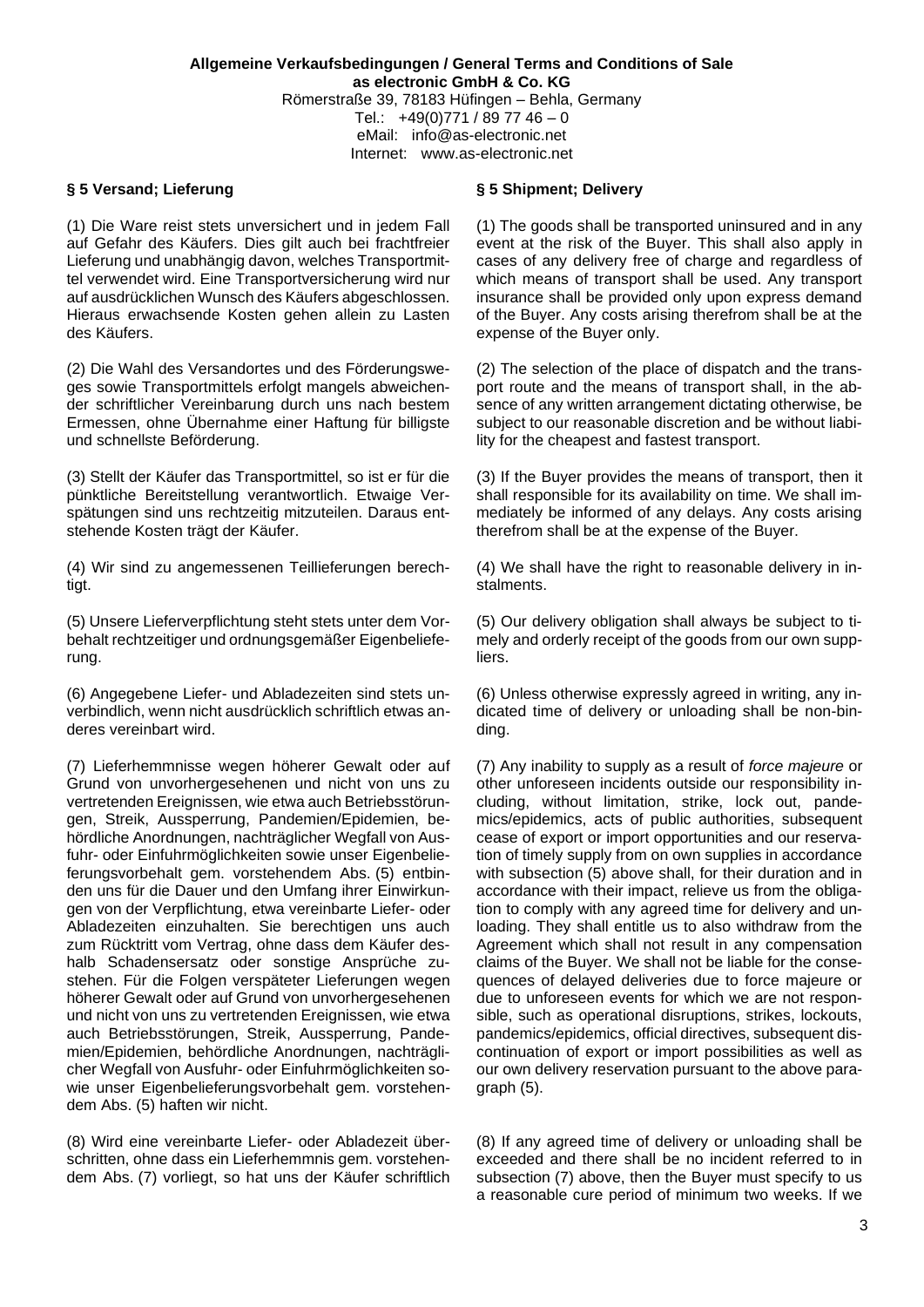eine angemessene Nachfrist von mindestens zwei Wochen einzuräumen. Wird auch diese Nachfrist von uns schuldhaft nicht eingehalten, ist der Käufer zum Rücktritt vom Vertrag, nicht hingegen zur Geltendmachung von Schadensersatzansprüchen aus Nichterfüllung oder Verzug, berechtigt, es sei denn, dass uns Vorsatz oder grobe Fahrlässigkeit trifft. Sofern der Lieferverzug nicht auf einer von uns zu vertretenden vorsätzlichen Vertragsverletzung beruht, ist unsere Schadensersatzhaftung auf den vorhersehbaren, typischerweise eintretenden Schaden begrenzt.

(9) Lieferung setzt die fristgerechte und ordnungsgemäße Erfüllung der Verpflichtungen des Käufers voraus. Bei Annahmeverzug oder sonstiger schuldhafter Verletzung von Mitwirkungspflichten seitens des Käufers sind wir zum Ersatz des daraus entstehenden Schadens, einschließlich etwaiger Mehraufwendungen, berechtigt. Weitergehende Ansprüche bleiben vorbehalten. Die Gefahr des zufälligen Untergangs oder der zufälligen Verschlechterung der Ware geht in diesem Fall mit dem Zeitpunkt des Annahmeverzugs oder der sonstigen Verletzung von Mitwirkungspflichten auf den Käufer über.

## **§ 6 Untersuchungs- und Rügeobliegenheit § 6 Duty to Inspection and Objection**

(1) Der Käufer ist verpflichtet, die Ware bei Anlieferung am vereinbarten Bestimmungsort bzw. im Falle einer Selbstabholung bei ihrer Übernahme unverzüglich

- a) nach Stückzahl, Gewichten und Verpackung zu untersuchen und etwaige Beanstandungen hierzu auf dem Lieferschein oder Frachtbrief bzw. der Empfangsmitteilung zu vermerken, und
- b) mindestens stichprobenweise, repräsentativ, eine Qualitätskontrolle vorzunehmen, hierzu in angemessenem Umfang die Verpackung zu öffnen und die Ware nach äußerer Beschaffenheit Geruch und Geschmack zu prüfen.

(2) Bei der Rüge etwaiger Mängel sind vom Käufer die nachstehenden Formen und Fristen zu beachten:

a) Die Rüge hat bis zum Ablauf des Werktages zu erfolgen, der auf die Anlieferung der Ware am vereinbarten Bestimmungsort bzw. ihrer Übernahme folgt. Bei der Rüge eines verdeckten Mangels, der trotz ordnungsgemäßer Erstuntersuchung gem. vorstehendem Abs. (1) zunächst unentdeckt geblieben ist, gilt eine abweichende Fristenregelung, wonach die Rüge bis zum Ablauf des auf die Feststellung folgenden Werktages zu erfolgen hat, längstens aber binnen zwei Wochen nach Anlieferung der Ware bzw. deren Übernahme.

shall fail to meet such deadline also, then the Buyer shall have the right to rescind the Agreement but shall have no right to seek compensation for breach of contract or default unless in cases of wilful misconduct or gross negligence on our part. Unless the default has not been caused by wilful misconduct on our side, the liability to compensation of damages is limited to predictable damage typically caused by such incident.

(9) Delivery presupposes the timely and proper fulfillment of the buyer's obligations. In the event of default in acceptance or other culpable breach of cooperation obligations on the part of the purchaser, we shall be entitled to compensation for the resulting damage, including any additional expenses. We reserve the right to assert further claims. In this case, the risk of accidental loss or accidental deterioration of the goods shall pass to the Buyer at the time of default of acceptance or other breach of cooperation obligations.

(1) Upon delivery at the agreed destination or (in the event of self supply) upon taking possession, the Buyer shall immediately

- a) check quantities, weight and packaging and record any objections thereto on the delivery note or consignment note and/or the acknowledgement of receipt and
- b) conduct a quality check representatively on a spot check basis and, for such purpose, open the packaging and to check the shape of the goods.

(2) In case of a notice of defect the Buyer shall comply with the following procedures and deadlines:

a) The notification shall be made by no later than the expiry of the working day on which the delivery of the goods to the agreed destination or on which possession of the goods has been taken. In the event of an objection to a hidden defect which, despite a first inspection in accordance with subsection (1) above, has remained undiscovered a different deadline regime shall apply. In such case the objection must be raised within the earlier of the expiry of the working day on which the defect has been discovered but in any event by no later than two weeks after delivery or take over of the goods.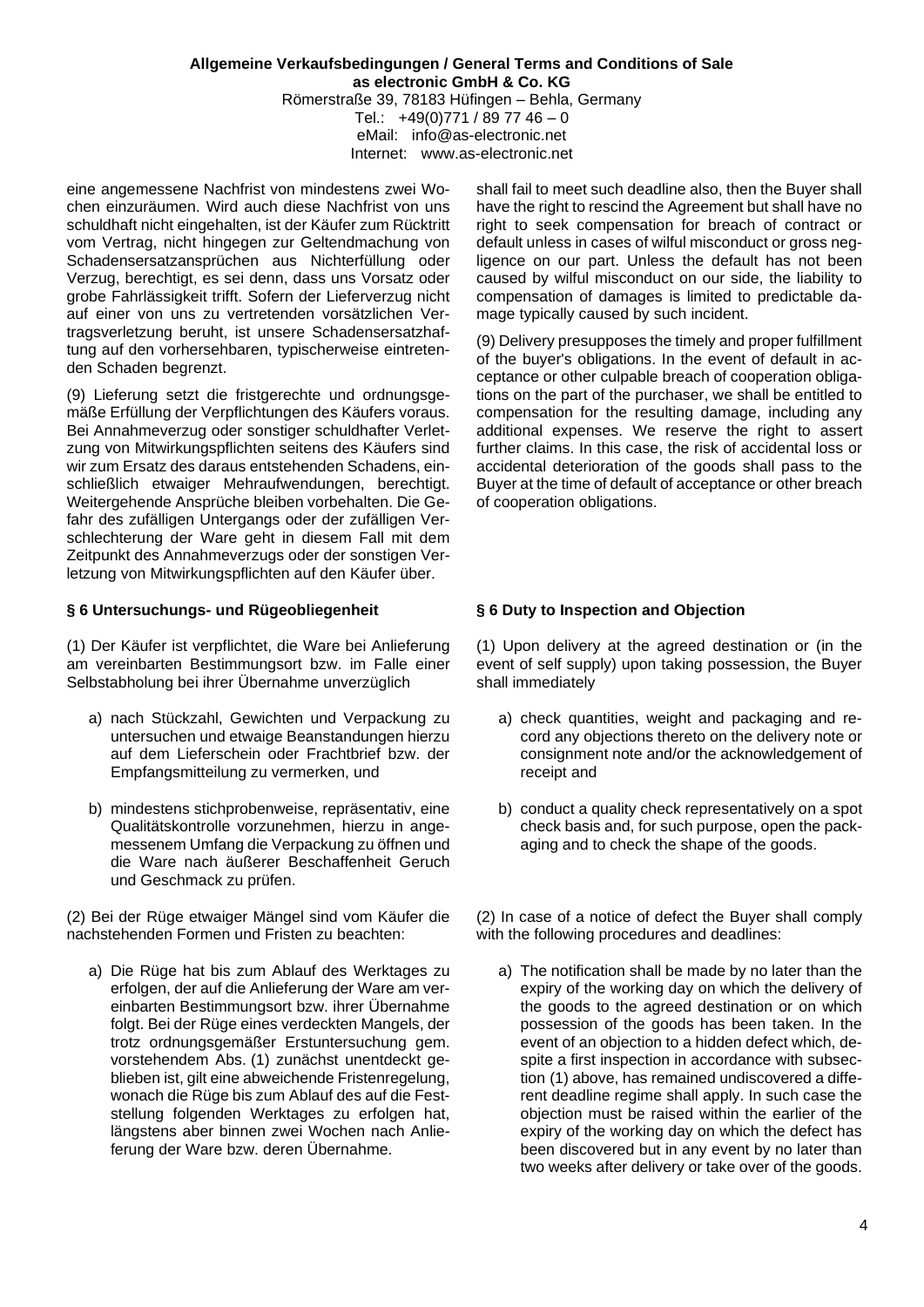- b) Die Rüge muss uns innerhalb der vorgenannten Fristen schriftlich, per E-Mail oder per Fax detailliert zugehen. Eine fernmündliche Mängelrüge reicht nicht aus. Mängelrügen gegenüber Handelsvertretern, Maklern oder Agenten sind unbeachtlich.
- c) Aus der Rüge müssen Art und Umfang des behaupteten Mangels eindeutig zu entnehmen sein.
- d) Der Käufer ist verpflichtet, die beanstandete Ware am Untersuchungsort zur Besichtigung durch uns, unseren Lieferanten oder von uns beauftragte Sachverständige bereitzuhalten.

(3) Beanstandungen in Bezug auf Stückzahl, Gewichte und Verpackung der Ware sind ausgeschlossen, sofern es an dem nach vorstehendem Abs. (1) (a) erforderlichen Vermerk auf Lieferschein oder Frachtbrief bzw. Empfangsquittung fehlt. Ferner ist jegliche Reklamation ausgeschlossen, sobald der Käufer die gelieferte Ware vermischt, weiterverwendet, weiterveräußert oder mit ihrer Be- oder Verarbeitung begonnen hat.

(4) Nicht form- und fristgerecht bemängelte Ware gilt als genehmigt und abgenommen.

# **§ 7 Gewährleistung; Haftungsbeschränkung § 7 Warranty; Limitation of Liability**

(1) Bei form- und fristgerecht vorgebrachten und auch sachlich gerechtfertigten Beanstandungen hat der Käufer das Recht, Nacherfüllung in Form einer Mängelbeseitigung oder Lieferung einer neuen mangelfreien Sache zu verlängern. Statt Nacherfüllung ist der Käufer auch berechtigt Kaufpreisminderung zu verlangen, jedoch vorbehaltlich unseres Recht, stattdessen die bemängelte Ware zurückzunehmen. Erfüllungsort der Nacherfüllung ist der Sitz unserer Niederlassung.

(2) Weitergehende Rechte und Ansprüche stehen dem Käufer nicht zu. Insbesondere haften wir dem Käufer nicht auf Schadensersatz wegen Nicht- oder Schlechterfüllung, es sei denn, dass der von uns gelieferten Ware eine von uns ausdrücklich zugesicherte Eigenschaft fehlt oder auf unsere Seite Vorsatz oder grobe Fahrlässigkeit vorliegt. Sofern der Mangel nicht auf einer von uns zu vertretenden vorsätzlichen Vertragsverletzung beruht, ist unsere Schadensersatzhaftung auf den vorhersehbaren, typischerweise eintretenden Schaden begrenzt.

(3) Die Haftung wegen schuldhafter Verletzung des Lebens, des Körpers oder der Gesundheit sowie die Haftung nach dem Produkthaftungsgesetz bleiben unberührt.

- b) The detailed notice shall be delivered to us within the above referenced deadlines in writing, by email or fax. Any notice by telephone conversation shall not be accepted. Any notice directed to sales representatives, commission agents or agents shall not be valid.
- c) The notice must clearly specify the kind and amount of the alleged defect.
- d) The Buyer agrees to make available for inspection the objected goods at the place of inspection; such inspection may be done by us, our sup- pliers or any expert we may have designated.

(3) No objections with regard to quantities, weight or packaging of the goods shall be possible unless a note has been placed on the delivery note or a consignment note or a receipt of acknowledgement in accordance with subparagraph (1) (a) above. Moreover, any right to object shall cease to exist, when the Buyer has mixed, used or resold the goods delivered or shall have started its processing.

(4) Any good for which objections shall not have been raised in accordance with the procedures and deadlines set out above shall be regarded as approved and accepted.

(1) Upon justified objections raised in accordance with the procedures and deadlines hereunder, the Buyer shall have the right to claim supplementary performance either by rectification of the defect or by re-delivery of a new product free of any defects. Instead of claiming supplementary performance, the Buyer may demand a reduction in the purchase price which shall be without prejudice to our right, to provide the return of the objected goods. The place of performance for subsequent performance shall be the registered office of our branch.

(2) The Buyer shall not be entitled to any further rights or remedies. In particular, we shall not be responsible for any compensation based on breach of contract or default unless the goods shall lack a characteristic that we shall have expressly guaranteed or in cases of wilful misconduct or gross negligence on our part. Unless the defective product has not been caused by wilful misconduct on our side, the liability to compensation of damages is limited to predictable damage typically caused by such incident.

(3) Liability for culpable injury to life, limb or health and liability under the Product Liability Act shall remain unaffected.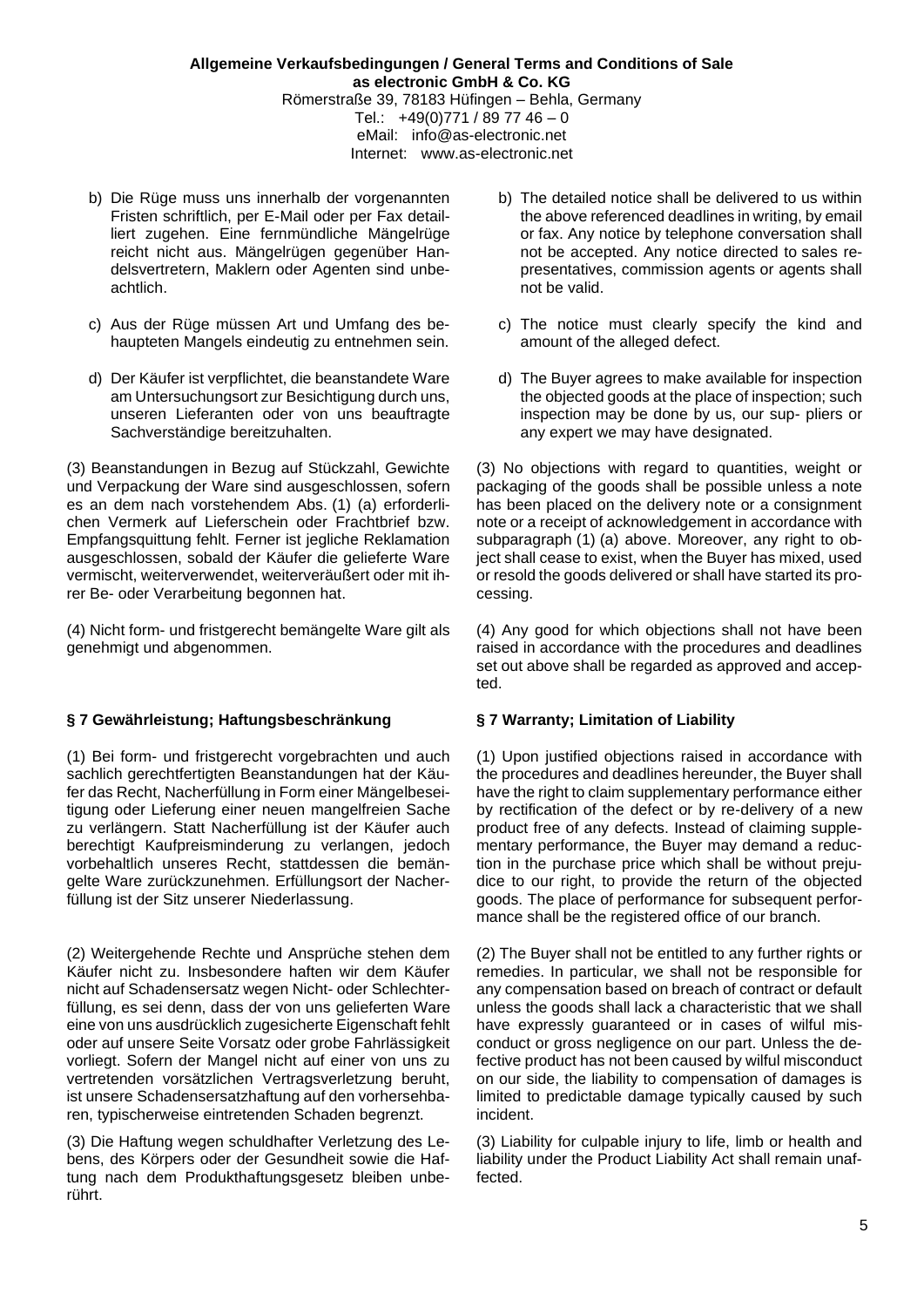(1) Unsere Kaufpreisforderungen sind grundsätzlich "Netto-Kasse" und ohne jeden Abzug sofort nach Rechnungserhalt zur Zahlung fällig, soweit nicht ein anderes Zahlungsziel schriftlich vereinbart wird.

(2) Wechsel oder Schecks nehmen wir nur auf Grund besonderer Vereinbarung und stets nur zahlungshalber an. Diskont- und Wechselspesen gehen zu Lasten des Käufers und sind sofort fällig.

(3) Wird der Rechnungsbetrag nicht binnen längstens 10 Kalendertagen ab Rechnungsdatum oder zum anderweitigen Fälligkeitstermin ausgeglichen, sind wir berechtigt, Verzugszinsen in nachgewiesener Höhe, mindestens aber in Höhe von 9 % über dem Basiszinssatz der EZB zu berechnen, ohne dass es einer besonderen Mahnung bedarf.

(4) Wenn bei dem Käufer kein ordnungsgemäßer Geschäftsbetrieb mehr gegeben ist, insbesondere bei ihm gepfändet wird oder Zahlungsstockung oder gar Zahlungseinstellung eintritt oder von ihm ein oder die Eröffnung eines Insolvenzverfahrens beantragt wird, sind wir berechtigt, alle unsere Forderungen aus der Geschäftsverbindung sofort fällig zu stellen, auch wenn wir Wechsel oder Schecks angenommen haben. Dasselbe gilt, wenn der Käufer mit seinen Zahlungen an uns in Verzug gerät oder anderer Umstände bekannt werden, die seine Kreditwürdigkeit zweifelhaft erscheinen lassen. Außerdem sind wir in einem solchen Fall berechtigt, Vorauszahlungen oder Sicherheitsleistung zu verlangen oder vom Vertrag zurück zu treten.

(5) Der Käufer ist zur Aufrechnung, Zurückbehaltung oder Minderung nur berechtigt, wenn die von ihm hierzu behaupteten Gegenansprüche rechtskräftig festgestellt oder von uns ausdrücklich anerkannt worden sind.

# **§ 9 Eigentumsvorbehalt § 9 Retention of Title**

(1) Die von uns gelieferte Ware bleibt unser Eigentum, bis der Käufer sämtliche Forderungen aus der Geschäftsverbindung – auch Saldoforderungen aus Kontokorrent sowie aus Refinanzierungs- oder Umkehrwechseln – beglichen hat.

(2) Der Käufer ist berechtigt, die von uns gelieferte Ware im ordnungsgemäßen Geschäftsgang zu veräußern. Die hiernach eingeräumte Berechtigung erlischt insbesondere in den vorstehend in § 8 (4) genannten Fällen. Darüber hinaus sind wir berechtigt, die Veräußerungsbefug-

## **§ 8 Zahlung § 8 Payment**

(1) Our purchase price claims are net cash amounts and payable free of any deduction upon receipt of the invoice unless other payment terms shall have been agreed.

(2) We shall accept promissory notes and cheques only upon specific arrangement and only in lieu of payment. Any fees for discount bills or promissory notes shall be at the expense of the buyer and immediately payable.

(3) If the invoice amount shall not have been settled within 10 calendar days after the date of invoice or as at another due date, then we shall without the need to a separate warning notice have the right to recover default interest in a proven amount but in any event an amount equalling 9 % above the base rate of the European Central Bank.

(4) If the Buyer's business shall be operated beyond the ordinary course of business which shall include, without limitation, acts of seizure, payments shall be delayed or even discontinued or insolvency proceedings shall have been petitioned in accordance with the German Insolvency Act then we shall have the right to declare all our claims arising from the business relationship as immediately due and payable, even if we shall have accepted promissory notes or cheques. The same shall apply if the Buyer shall be in payment default towards us or other incidents shall surface which give rise to doubts about its creditworthiness. Moreover, we may in such event demand prepayments or a security deposit or rescind the Agreement.

(5) The Buyer shall have no right to set off, retention or reduction unless the underlying counterclaims have been conclusively determined by a court or expressly acknowledged by us.

(1) We shall retain full title of the goods that have been delivered until the Buyer has discharged all claims arising from the business relationship which shall include any account balance and claims from refinancing or reverse promissory notes.

(2) The Buyer shall have the right to dispose of the goods delivered by us within the ordinary course of business. The authority granted hereunder shall cease in the cases referred to in § 8 (4) above. Moreover, we may withdraw the sales authority of the Buyer through written notice if it shall be in breach of any obligation owed to us and shall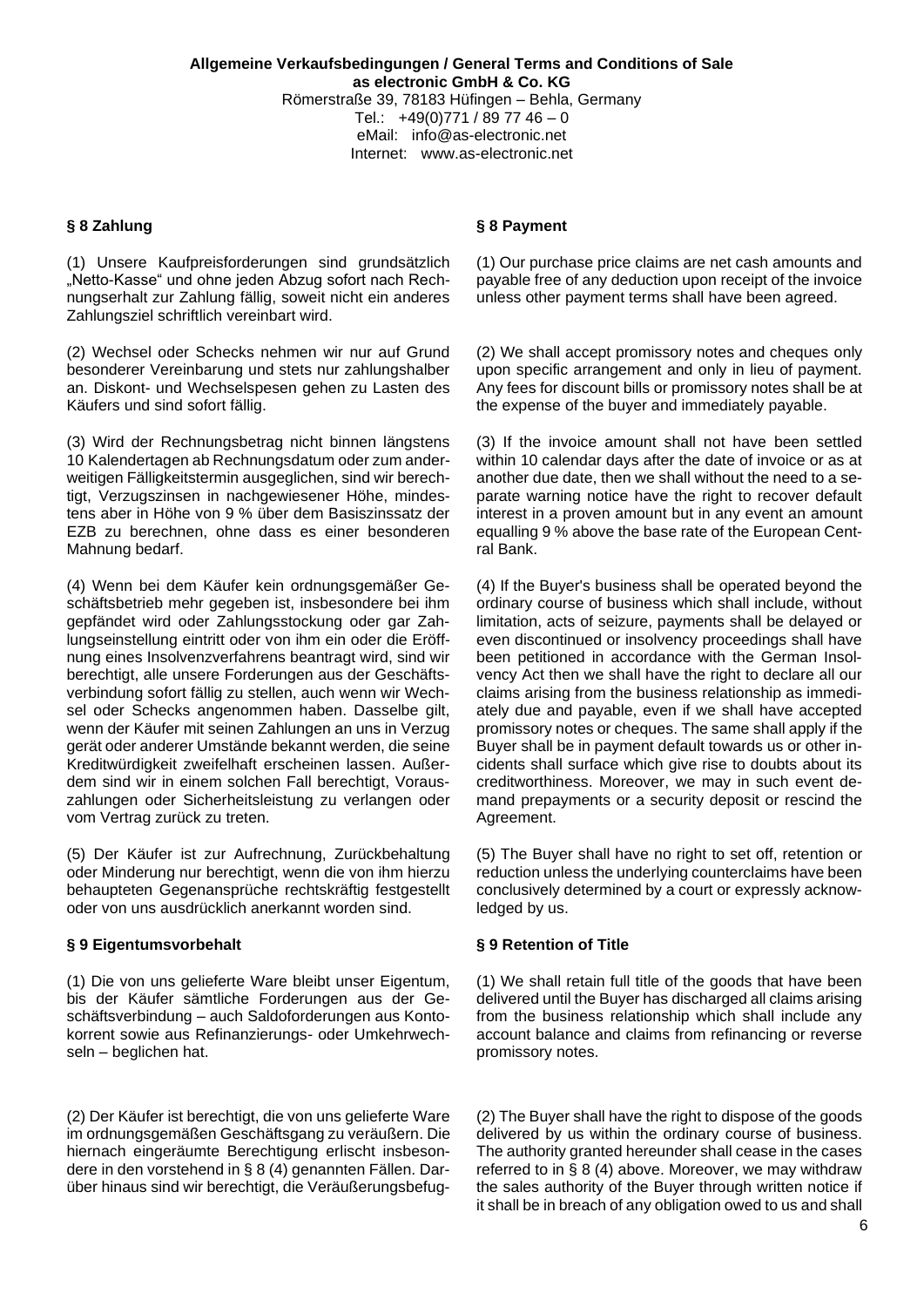nisse des Käufers durch schriftliche Erklärung zu widerrufen, wenn er mit der Erfüllung seiner Verpflichtungen uns gegenüber und ins- besondere mit seinen Zahlungen in Verzug gerät oder sonstige Umstände bekannt werden, die seine Kreditwürdigkeit zweifelhaft erscheinen lassen.

(3) Für das Recht des Käufers, die von uns gelieferte Ware zu verarbeiten, gelten die Beschränkungen des vorstehenden Abs. 2 entsprechend. Durch die Verarbeitung erwirbt der Käufer kein Eigentum an den ganz oder teilweise hergestellten Sachen; die Verarbeitung erfolgt unentgeltlich ausschließlich für uns als Hersteller im Sinne von § 950 BGB. Sollte unser Eigentumsvorbehalt dennoch durch irgendwelche Umstände erlöschen, so sind der Käufer und wir uns schon jetzt darüber einig, dass das Eigentum an den Sachen mit der Verarbeitung auf uns übergeht, wir die Übereignung annehmen und der Käufer unentgeltlicher Verwahrer der Sachen bleibt.

(4) Wird unsere Vorbehaltsware mit noch im Fremdeigentum stehenden Waren verarbeitet oder untrennbar vermischt, erwerben wir Miteigentum an den neuen Sachen oder vermischten Bestand. Der Umfang des Miteigentums ergibt sich aus dem Verhältnis des Rechnungswertes der von uns gelieferten Vorbehaltsware zum Rechnungswert der übrigen Ware.

(5) Waren, an denen wir gem. der vorstehenden Abs. (3) und (4) Eigentum oder Miteigentum erwerben, gelten, ebenso wie die uns gem. vorstehendem Abs. (1) unter Eigentumsvorbehalt gelieferte Ware, als Vorbehaltsware im Sinne der nachfolgenden Bestimmungen.

(6) Der Käufer tritt bereits jetzt die Forderungen aus einem Weiterverkauf der Vorbehaltsware an uns ab. Zu den Forderungen aus einem Weiterverkauf zählt auch die Forderung gegen die Bank, die im Rahmen des Weiterverkaufs ein Akkreditiv zugunsten des Käufers (= Wiederverkäufers) eröffnet hat oder bestätigt. Wir nehmen diese Abtretung hiermit an. Handelt es sich bei der Vorbehaltsware um ein Verarbeitungsprodukt oder um einen vermischten Bestand, worin neben von uns gelieferter Ware nur solche Gegenstände enthalten sind, die entweder dem Käufer gehörten oder aber ihm von Dritten nur unter dem so genannten einfachen Eigentumsvorbehalt geliefert worden sind, so tritt der Käufer die gesamte Forderung aus Weiterveräußerung der Ware an uns ab. Im anderen Falle, also bei einem Zusammentreffen von Vorauszessionen an uns und andere Lieferanten steht uns ein Bruchteil des Veräußerungserlöses zu, und

in particular be in payment default or we shall become aware of other incidents that give rise to doubts about its creditworthiness.

(3) The Buyer's right to process the goods delivered shall also be subject to the limitations set out in subsection (2) above. The Buyer shall not acquire title to the fully or partly processed goods; the processing shall be free of charge for our benefit as Manufacturer in the sense of § 950 of the German Civil Code. If we should, for whatever reason, lose our rights under the retention of title, then its is hereby agreed between us and the Buyer that we shall acquire title upon processing of the goods and the Buyer shall remain custodian of the goods which shall be free of charge.

(4) If the goods in which we have retained title shall be inseparably assembled or mixed with goods that are third party property, then we shall acquire co-title in the new goods or the mixed stock. The proportion of title shall follow from the proportion of the invoice value of the goods delivered by us under retention of title and the invoice value of the other goods.

(5) Goods in which we shall acquire sole or co-title in accordance with subsection (3) and (4) shall, the same as with regard to the goods delivered under retention of title according to subsection (1) above, be regarded as goods delivered under retention of title for the purposes of the following paragraphs.

(6) The Buyer hereby assigns to us all claims arising from the resale of the goods delivered under retention of title. Such claims shall also include claims against the bank which, within the scope of such sale, shall have issued or confirmed a letter of credit for the benefit of the Buyer (= reseller). We hereby accept such assignment. If the goods delivered under retention of title shall be a processed good or a mixed stock, where, in addition to the goods delivered by us, only such goods exist that are either the Buyer's property or a third party property as a result of a (simple) retention of title, then the Buyer shall assign all of the claim arising from the resale. In the other case, i. e. in the event of a conflict between pre-assignment claims by other suppliers, we shall be entitled to receive any resale proceeds on a pro rata basis which shall be determined in proportion to the invoice value of our goods and the other processed or mixed goods.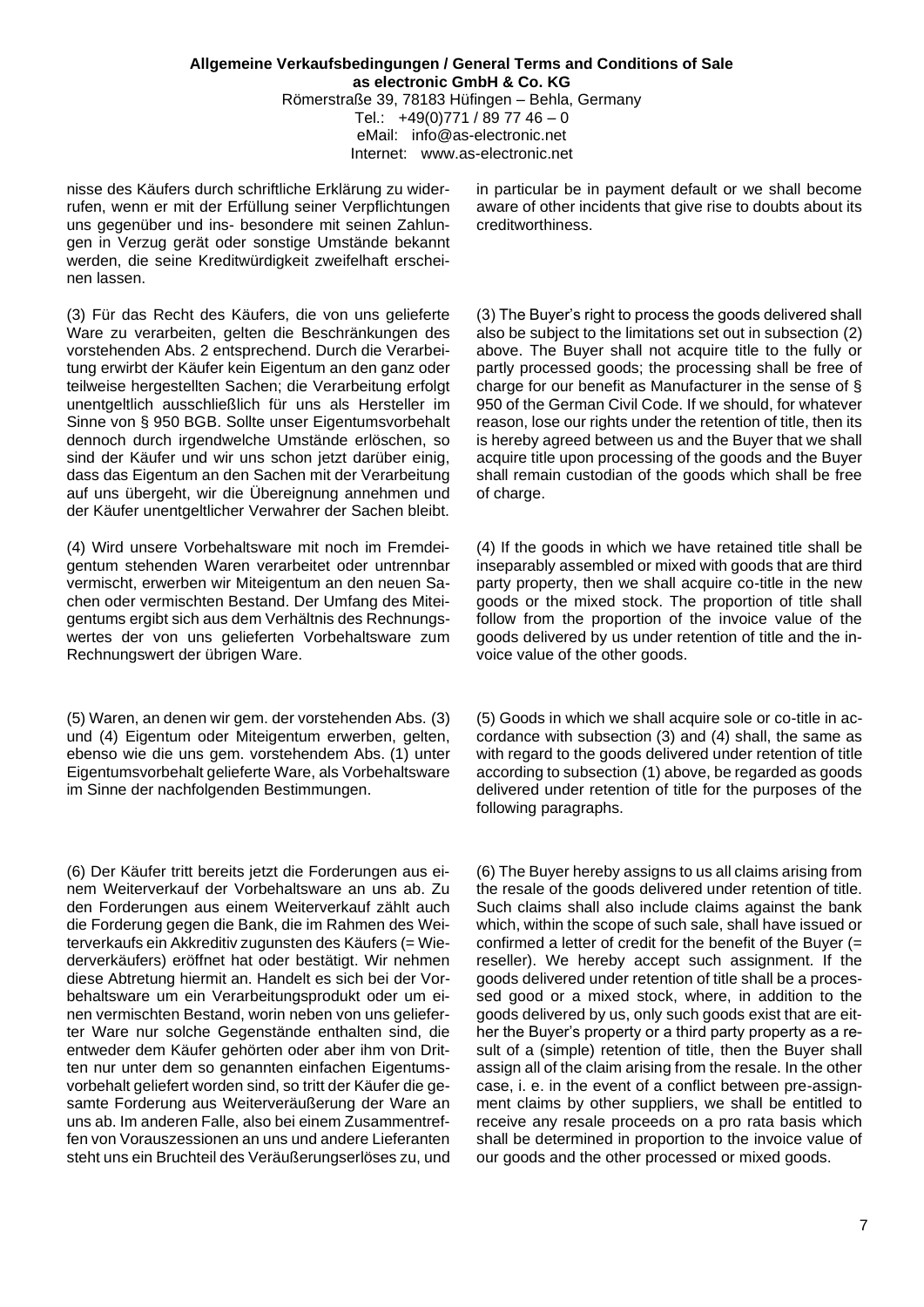zwar entsprechend dem Verhältnis des Rechnungswertes unsere Ware zum Rechnungswert der anderen verarbeiteten oder vermischten Ware.

(7) Soweit unsere Forderungen insgesamt durch die vorstehend erklärten Abtretungen bzw. Vorbehalte zu mehr als 125 % zweifelsfrei besichert sind, wird der Überschuss der Außenstände bzw. der Vorbehaltsware auf Verlangen des Käufers nach unserer Auswahl freigegeben.

(8) Der Käufer ist ermächtigt, die Außenstände aus Weiterveräußerung der Ware einzuziehen. Diese Einzugsermächtigung entfällt, wenn bei dem Käufer im Sinne der Regelung in § 8 (4) kein ordnungsgemäßer Geschäftsgang mehr gegeben ist. Darüber hinaus können wir die Einziehungsermächtigung des Käufers widerrufen, wenn er mit der Erfüllung seiner Pflichten uns gegenüber, insbesondere mit seinen Zahlungen in Verzug gerät oder sonstige Umstände bekannt werden, die seine Kreditwürdigkeit zweifelhaft erscheinen lassen. Entfällt die Einziehungsermächtigung oder wird sie von uns widerrufen, hat uns der Käufer auf unser Verlangen unverzüglich die Schuldner der abgetretenen Forderungen mitzuteilen und uns die zur Einziehung erforderlichen Auskünfte und Unterlagen zu geben.

(9) Bei Zugriffen Dritter auf unsere Vorbehaltsware oder die uns abgetretenen Außenstände ist der Käufer verpflichtet, auf unser Eigentum/unser Recht hinzuweisen und uns unverzüglich zu benachrichtigen. Die Kosten einer Intervention trägt der Käufer.

(10) Bei vertragswidrigem Verhalten, insbesondere Zahlungsverzug ist der Käufer verpflichtet, auf unser erstes Anfordern, die bei ihm noch befindliche Vorbehaltsware herauszugeben und etwaige, gegen Dritte bestehende Herausgabeansprüche wegen der Vorbehaltsware an uns abzutreten. In der Zurücknahme sowie der Pfändung von Vorbehaltsware durch uns liegt kein Rücktritt vom Vertrag.

(11) Wir können in den Fällen der § 8 (4) vom Käufer verlangen, dass er uns die durch Weiterveräußerung entstehenden und gem. § 9 (6) an uns abgetretenen Forderungen und deren Schuldner bekannt gibt. Sodann sind wir berechtigt, die Abtretung nach unserer Wahl offenzulegen.

Der Käufer ist verpflichtet, uns Leergut (Eurokisten, Paletten, Eurohaken etc.) in gleicher Art, Menge und gleichen Wertes zurückzugeben, wie er es zum Zwecke der (7) Where our claims shall be undoubtedly be secured through the assignment and retention by more than 125 %, any surplus of receivables and/or good delivered under retention of title shall, upon demand of the Buyer, be released in accordance with our choice.

(8) The Buyer shall be authorised to collect any receivables arising from the resale of goods. Such authority shall cease to exist if an ordinary course of business shall no longer be place as defined in § 8 (4) above. Moreover, we may withdraw the Buyer's authority to collect, if it shall be in breach of any obligation owed to us and shall in particular be in payment default or we shall become aware of other incidents that give rise to doubts about its creditworthiness. If the above authority shall cease to exist or be withdrawn by us, then the Buyer shall upon our demand immediately specify to us its debtors in the claims assigned and provide us with all information and documentation necessary for collection.

(9) In the event of any third party action against our goods delivered under retention of title or any receivables assigned to us, the Buyer shall notify such party of our property/our right and immediately inform us about such action. The Buyer shall bear the costs of any intervention.

(10) If the Buyer shall be in breach of contract, in particular in payment default, then it shall, upon our demand, immediately return to us all goods delivered under retention of title and assign to us any repossession claims against any third party in conjunction with such goods. Any repossession or enforcement proceedings regarding the goods delivered under retention of title shall not be regarded as a rescission of this Agreement.

(11) In the cases referred to in  $\delta$  8 (4) above, we may require the Buyer, to inform us about the claims arising from the resale that have been assigned to us in accordance with § 9 (6) above including its debtors. Following such information, we shall have the right to disclose the assignment as we consider appropriate.

# **§ 10 Leergut § 10 Empties**

The Buyer agrees to return to us empties (Euro-Boxes, pallets, Euro-Hooks etc.) of the same type, amount and